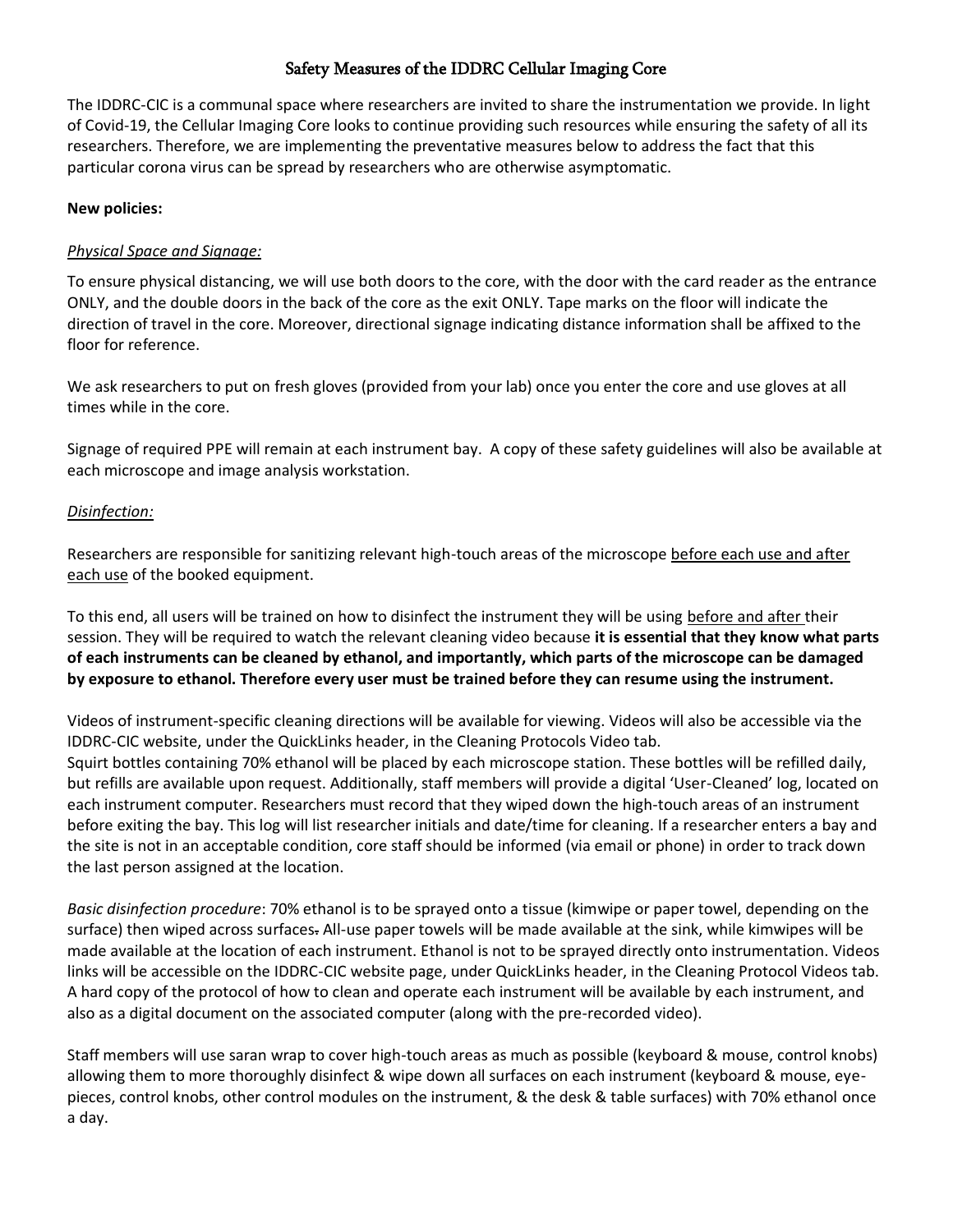## *Trainings:*

In phase 1 of reopening, only previously trained researchers will be allowed to use instruments in the core.

## *Core Usage (Bookings, Cancellations, and 'After hour' usage):*

The CIC is staffed during business hours (M-F,  $9a-5p$ ), but bookings are permitted  $23h$ /day for trained researchers (1 hour blocked off for cleaning). As such, iLabs bookings anytime after hours or on weekdays are for researchers who have extensively used the core instruments after-hours previously, and who have been explicitly approved by core staff as 'After-Hour Authorized'. This occurs on a case-by-case basis and researchers should not assume they are authorized users. Researchers permitted to use the facility after-hours are required to prearrange a lab-directed 'Buddy-System', and will provide/update this information upon request of the CIC. Moreover, if specific 'add-on' items are needed from the core for after-hours use, then the researcher must request such items from either of the CIC staff by email at least 24h before intended use.

#### *Instrument relocation:*

To maintain social distancing, certain equipment will be relocated within the core. This includes physically moving instrumentation and/or making a service exclusively available via remote access. The CIC will announce relocation changes via email, informing users of the planned changes before they occur and again after they occur.

## *Staff Availability*:

The CIC will have one staff member physically on BCH campus from  $9a-5p$  Monday to Friday to help researchers troubleshoot issues that arise with the equipment (see below) and to disinfect all the instruments at the beginning of the day. The core will open to researchers after cleaning (from 9-10a), and instrumentation is unbookable at that time to allow staff to perform daily morning disinfection of all instruments. Staff will no longer be in the office space in CLS 13-035 in order to maintain social distancing. But one staff member will be located in the CLS 12-145 and available for troubleshooting virtually. This staff will be reachable via email or phone.

#### *Troubleshooting:*

There will be a new protocol for troubleshooting in the case a researcher runs into problems during imaging. The CIC staff on duty will be in CLS 12-145 during business hours. Researchers in need of help will call or email and the CIC staff on duty will respond & collect as much details as possible, so that the staff can pre-assess what is needed to troubleshoot.

In the case of a software issue, each microscope computer has Zoom installed, and core staff will initiate a remote Zoom meeting for the researcher to share the screen. This allows for remote troubleshooting.

In the case of a hardware issue, the staff will acquire as much information as possible from the researcher by zoom, and then may ask the researcher to leave the facility while the staff member comes to the instrument and troubleshoots the problem. Any further communication will be done via phone/Zoom. Once the problem is resolved, staff will leave the core and inform the researcher to return to the core and continue their session via phone/Zoom.

#### *Contacting CIC staff:*

In order to maintain social distancing, email and phone are now the primary means of contacting the CIC staff for general inquiries, incident reports, consultations, etc. Assistant Director: [cvic.innocent@childrens.harvard.edu](mailto:cvic.innocent@childrens.harvard.edu)

Multiphoton Manager: [osama.alturkistani@childrens.harvard.edu](mailto:osama.alturkistani@childrens.harvard.edu)

CIC phone number: 617-919-2378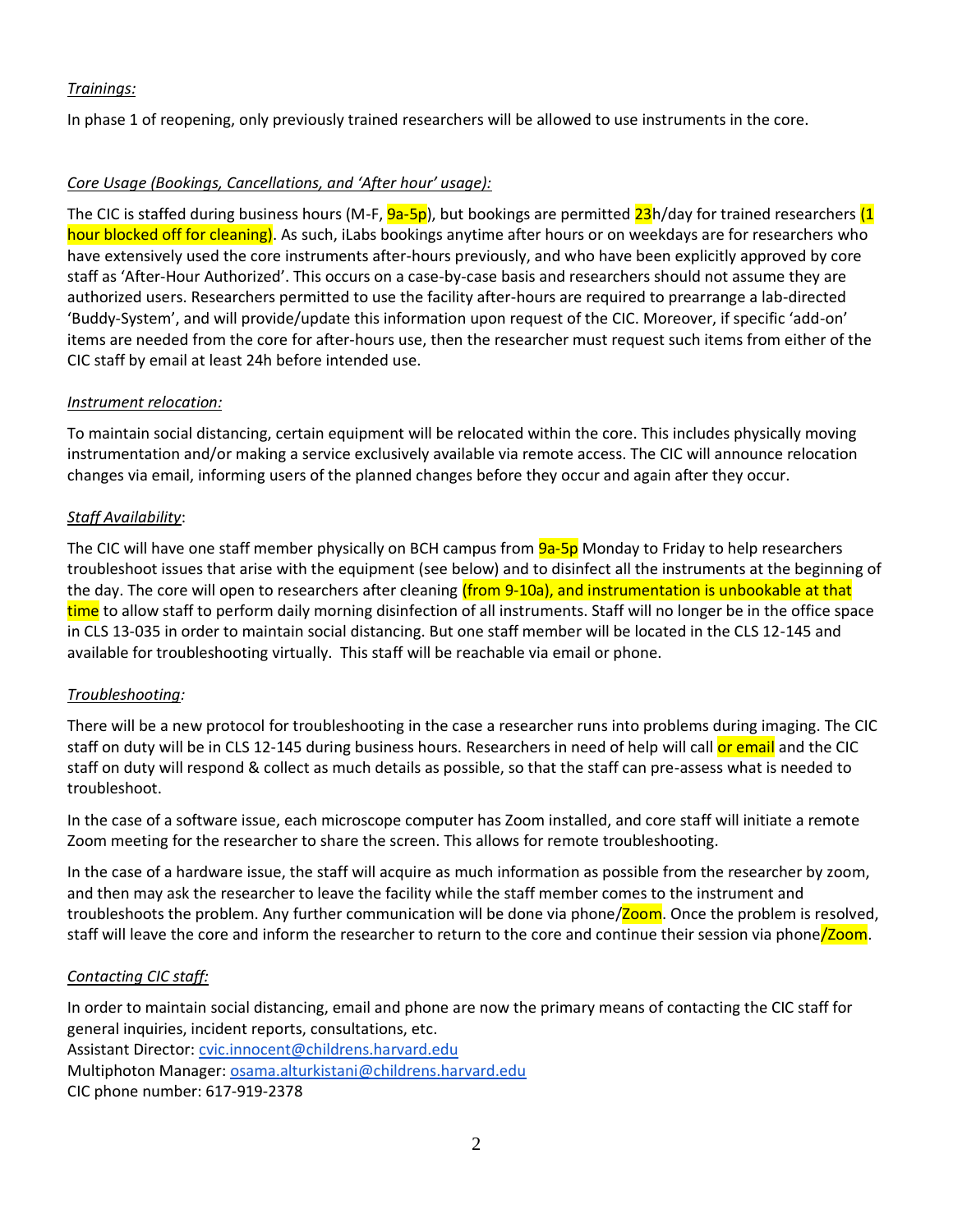#### **What the Cellular Imaging Core will do:**

- 1. Keep and restock liquid soap and paper towels at the CLS13-035 sink location.
- 2. Place 70% ethanol at each microscope station in CLS13-035 and Enders SB-0068. This is in addition to other supplies (KimWipes, lens tissue, oil, etc).
- 3. Have clearly marked EXIT-only and ENTRY-only doorways. This means that if more than one person wishes to enter the CIC at the same time, please queue approximately 6' away from each other to enter. Moreover, directional signage indicating direction shall be affixed to the floor for reference.
- 4. Our main locations are equipped with ceiling-dropped black out curtains, and so 1 researcher is allowed within said barriers, at a time. Brightly-colored tape on the floor will mark 6' distance between instruments for areas with more than one instrument. Moreover, in the case of a bay having two instruments, usage of the equipment will be restricted by the core staff to a staggered schedule, to ensure only 1 researcher is in the bay at a time.
- 5. Core staff will disinfect all high-touch surfaces in the core once a day with 70% EtOH. A sign will be posted in each workstation reminding researchers that all touchable surfaces (keyboards, computer mice, eyepieces, focus knobs, joysticks, stage-top incubators, etc) are possible means of transmitting SARS-CoV-2. These surfaces are all considered 'DIRTY' and gloves are required.
- 6. Booking will be the responsibility of the researcher. Please note that After-Hour use of instrumentation requires permission from the CIC, and also requires the 'Buddy System'. Moreover, it is the explicit responsibility of each researcher to arrange the 'Buddy System' when using the core after hours. See *Usage*  above for details.
- 7. Core staff will archive any reports, concerns and repeated incidents of unsafe behavior (anonymous reports included). Please see *Contacting the Staff* above for details.
- 8. A laminated copy of this safety protocol will be available at the sink and at all instrument bays. Please consider this copy DIRTY. It is also available online. Please see *Contacting the Staff* above for details.

#### **What we ask you as an individual researcher to do :**

- 1. Researchers may reference a laminated copy of this safety protocol at any time. One can be found online and a physical, laminated copy is also available at the sink, located in CLS 13-035.
- 2. Facemasks will be provided at the entrance of the Center for Life Sciences (CLS). Gloves are provided by individual labs. As such, wearing a facemask and gloves are mandatory PPE for entrance into any of the CIC locations. These masks must cover both the nose and mouth of the wearer, completely. Gloves must be on both hands.
- 3. All hard surfaces are considered, and should be treated as 'DIRTY'. Therefore, gloves and face masks are required when using equipment. Please discard & replace the face mask or gloves if torn.
- 4. Wipe down working surfaces and equipment before and after each use with the 70% ethanol provided within each bay. No other cleaning agents are permitted besides those made available at the bay (alternative